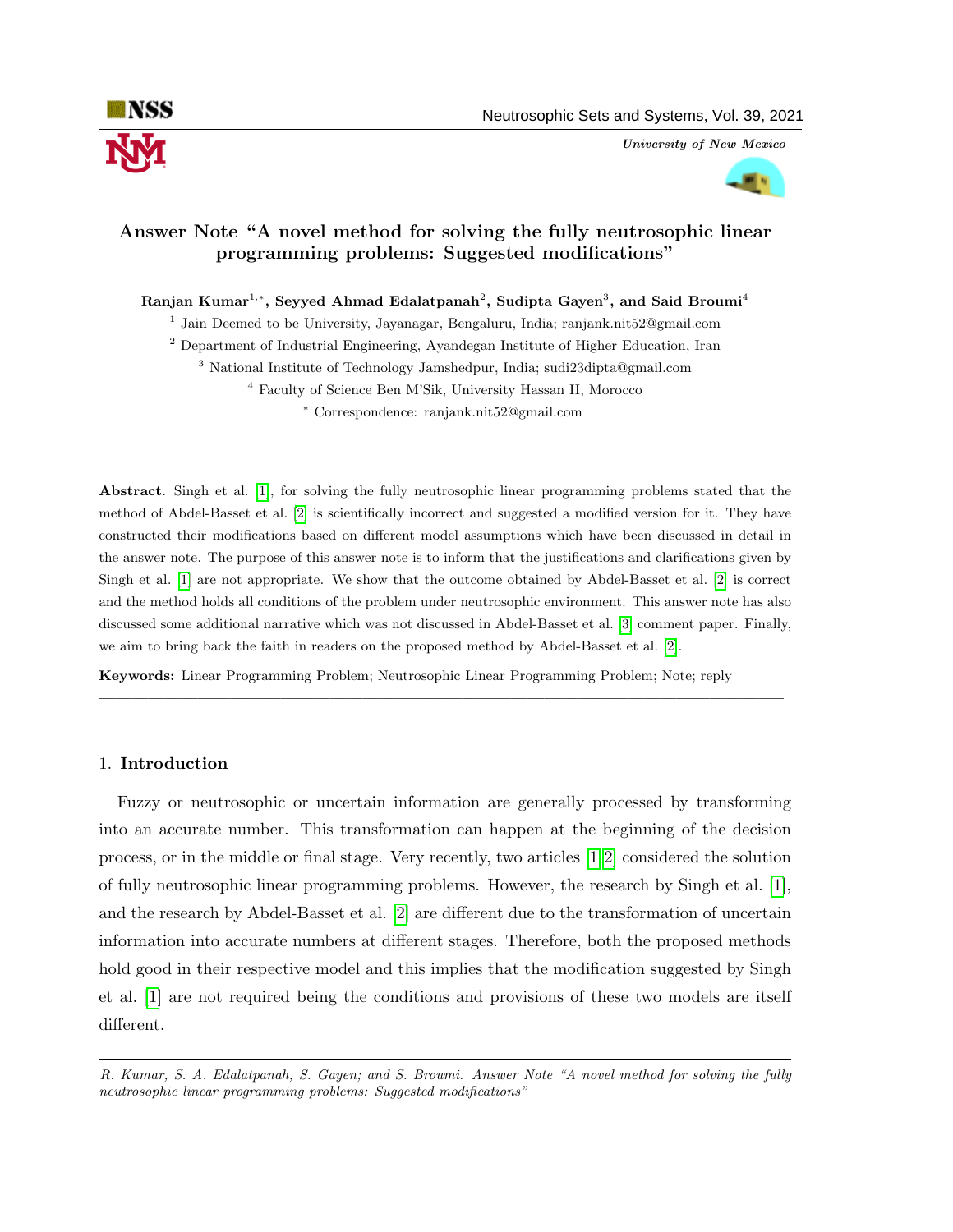In this paper, the models considered by Abdel-Basset et al. [\[2\]](#page-3-1) ( Model 1, in Definition [1.1\)](#page-1-0) and Singh et al. [\[1\]](#page-3-0) ( Model 2, in Definition [1.2\)](#page-1-1) have been discussed in detail to understand the difference between the two proposed methods and therefore to justify our objective.

1.1. Discussion on different models to handle LPP under neutrosophic environment

<span id="page-1-0"></span>Definition 1.1. (Section 3.1, Step 1, pp. 886-887) [\[1\]](#page-3-0): Abdel-Basset et al. [\[2\]](#page-3-1) proposed Model 1 is as follows: Maximize/Minimize  $\left\lceil \frac{n}{\sum_{i=1}^{n}}\right\rceil$ 1

 $j=1$  $R\left(\tilde{C}_j\right)x_j$ Subject to (P2)

<span id="page-1-1"></span>**Definition 1.2.** (Section 4.1, Step 1, pp. 887): Singh et al. [\[1\]](#page-3-0) consider the different model such as:  $\setminus$  ]

 $\operatorname{Maximize}/\operatorname{Minimize} \Big[}_R$  $\left(\frac{n}{\sum_{i=1}^{n}}\right)$  $j=1$  $\tilde{C}_j x_j$ Subject to constraints. where,

 $\tilde{C}_j$  = Neutrospohic cost value, and  $x_{ij}$ = the neutrosophic variable. R: rank function.

### 1.2. Comparison of any two random neutrosophic numbers

Definition 1.3.  $[2, 3]$  $[2, 3]$ :  $\begin{array}{rcl} N & = & \left\langle \left[ \hat{r}_T , \hat{r}_I, \hat{r}_M , \hat{r}_E \right],\left( T_{\hat{r}}, I_{\hat{r}}, F_{\hat{r}} \right) \right\rangle \quad \mathrm{and} \quad \hat{s}^N & = 0 \end{array}$  $\langle [\hat{s}_T, \hat{s}_I, \hat{s}_M, \hat{s}_E], (T_{\hat{s}}, I_{\hat{s}}, F_{\hat{s}}) \rangle$  are two Trapezoidal neutrosophic numbers:

(a)  $\hat{r}^N > \hat{s}^N$  iff  $R(\hat{r}^N) > R(\hat{s}^N)$ (b)  $\hat{r}^N < \hat{s}^N$  iff  $R(\hat{r}^N) < R(\hat{s}^N)$ (c)  $\hat{r}^N = \hat{s}^N$  iff  $R(\hat{r}^N) = R(\hat{s}^N)$ 

Where  $R(\hat{r}^N)$  is ranking function for  $\hat{r}^N$  neutrosophic number.

1.3. Discussion on arithmetic operation to handle LPP under neutrosophic environment

To solve Model 1, Abdel-Baset et al. [\[2\]](#page-3-1) use the following Definition [1.4.](#page-1-2)

<span id="page-1-2"></span>**Definition 1.4.** [\[2\]](#page-3-1): Neutrosophic multiplication property with  $\beta$ ; where  $\beta$  is constant parameter;

R. Kumar, S. A. Edalatpanah, S. Gayen; and S. Broumi. Answer Note "A novel method for solving the fully neutrosophic linear programming problems: Suggested modifications"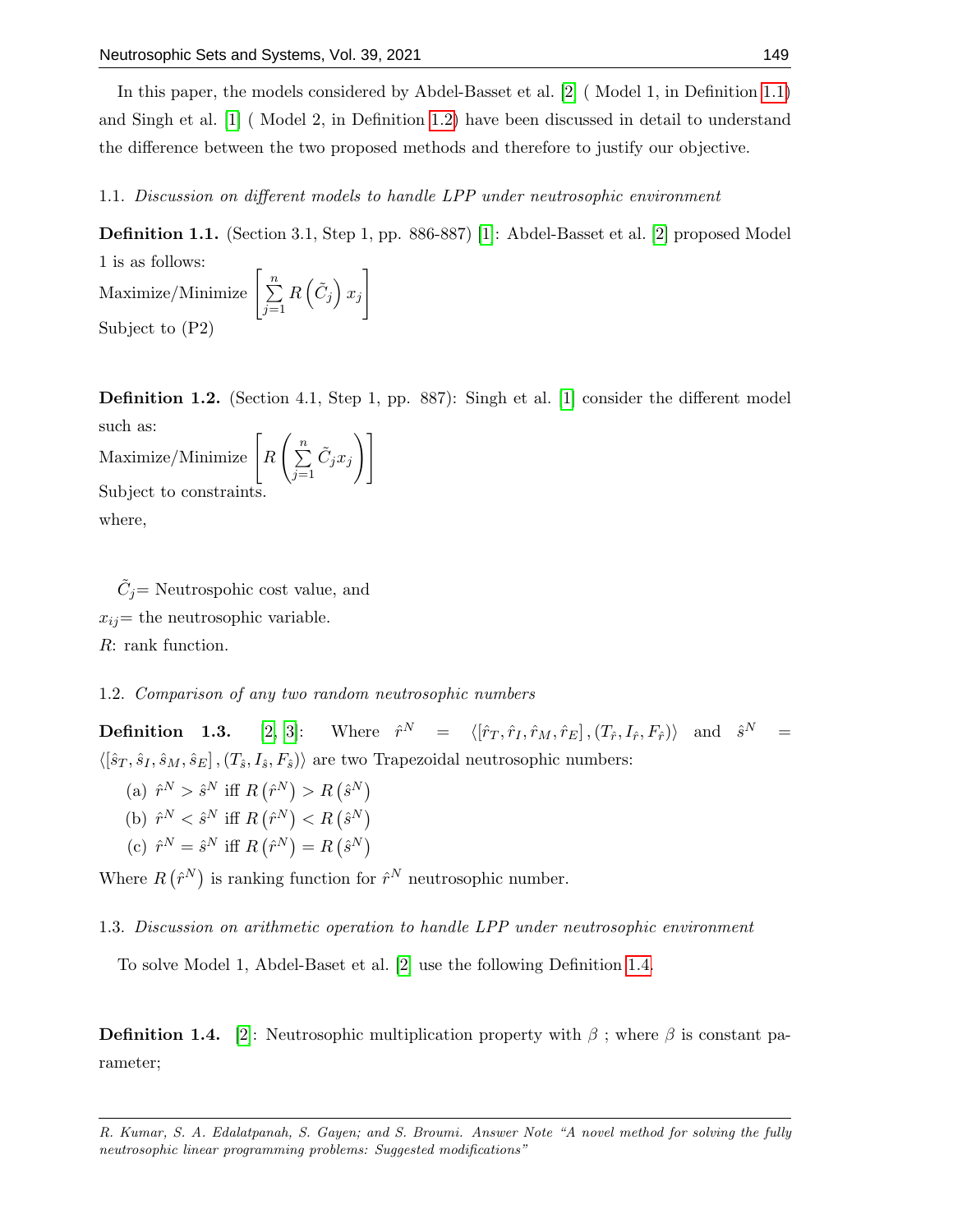$$
\beta \tilde{\underline{m}} = \left\langle \left[ \beta \tilde{m}^a, \beta \tilde{m}^s, \beta \tilde{m}^h, \beta \tilde{m}^o \right], \left( T_{\tilde{\underline{m}}}, I_{\tilde{\underline{m}}}, F_{\tilde{\underline{m}}} \right) \right\rangle \text{ if } (\beta > 0)
$$

Whereas, Singh et al. [\[1\]](#page-3-0) use the below Definition [1.5](#page-2-0) to solve Model 2.

<span id="page-2-0"></span>**Definition 1.5.** [\[2\]](#page-3-1): Neutrosophic multiplication property with two neutrosophic numbers  $\hat{r}^N$  and  $\hat{s}^N$ 

$$
\hat{r}^N \otimes \hat{s}^N = \begin{cases}\n\langle [\hat{r}_T \cdot \hat{s}_T, \hat{r}_I \cdot \hat{s}_I, \hat{r}_M \cdot \hat{s}_M, \hat{r}_E \cdot \hat{s}_E], (T_{\hat{r}} \wedge T_{\hat{s}}, I_{\hat{r}} \vee I_{\hat{s}}, F_{\hat{r}} \vee F_{\hat{s}}) \rangle & \text{if } (\hat{r}_E > 0, \hat{s}_E > 0) \\
\langle [\hat{r}_T \cdot \hat{s}_E, \hat{r}_I \cdot \hat{s}_E, \hat{r}_M \cdot \hat{s}_I, \hat{r}_E \cdot \hat{s}_T], (T_{\hat{r}} \wedge T_{\hat{s}}, I_{\hat{r}} \vee I_{\hat{s}}, F_{\hat{r}} \vee F_{\hat{s}}) \rangle & \text{if } (\hat{r}_E < 0, \hat{s}_E > 0) \\
\langle [\hat{r}_E \cdot \hat{s}_E, \hat{r}_M \cdot \hat{s}_M, \hat{r}_I \cdot \hat{s}_I, \hat{r}_T \cdot \hat{s}_T], (T_{\hat{r}} \wedge T_{\hat{s}}, I_{\hat{r}} \vee I_{\hat{s}}, F_{\hat{r}} \vee F_{\hat{s}}) \rangle & \text{if } (\hat{r}_E < 0, \hat{s}_E < 0) \\
\langle [\hat{r}_E \cdot \hat{s}_E, \hat{r}_M \cdot \hat{s}_M, \hat{r}_I \cdot \hat{s}_I, \hat{r}_T \cdot \hat{s}_T], (T_{\hat{r}} \wedge T_{\hat{s}}, I_{\hat{r}} \vee I_{\hat{s}}, F_{\hat{r}} \vee F_{\hat{s}}) \rangle & \text{if } (\hat{r}_E < 0, \hat{s}_E < 0) \\
\end{cases}
$$

Where  $\hat{r}$  $N \;=\; \langle [\hat{r}_T , \hat{r}_I , \hat{r}_M , \hat{r}_E]\,,(T_{\hat{r}}, I_{\hat{r}}, F_{\hat{r}}) \rangle \; \text{ and } \; \hat{s}^N \;=\; \langle [\hat{s}_T , \hat{s}_I , \hat{s}_M , \hat{s}_E]\,,(T_{\hat{s}}, I_{\hat{s}}, F_{\hat{s}}) \rangle \; \text{ are two}$ Trapezoidal neutrosophic numbers.

#### 2. Reply to suggested modification in the existing solution in Singh et al. [\[1\]](#page-3-0)

When we consider the Model 1 (Definition [1.1\)](#page-1-0) as suggested by the Abdel-Basset et al. [\[2\]](#page-3-1), we need to follow the arithmetic property as mentioned in Definition [1.4.](#page-1-2) and when we consider the model 2 (Definition [1.2\)](#page-1-1) as suggested by Singh et al. [\[1\]](#page-3-0) we need to follow the Definition [1.5.](#page-2-0)

In this answer note, it is clear that Singh et al. [\[1\]](#page-3-0), have suggested the modifications in Abdel-Basset et al. [\[2\]](#page-3-1) which are not required. The authors have considered a different model (model 2) to modify the technique of Abdel-Basset et al. [\[2\]](#page-3-1). The conditions and provisions of these two methods are entirely different as the transformation of uncertainty information has taken place at different stages. So, based on above justification, we can say that Abdel-Basset et al. [\[2\]](#page-3-1) method still holds all the required conditions necessary to solve all types of LPP problem under neutrosophic environment and do not needs any further modification.

#### 2.1. Second Irrelevant Condition of linearity of Singh et al. [\[1\]](#page-3-0)

Singh et al. [\[1\]](#page-3-0) claims that the Abdel-Basset et.al. [\[2\]](#page-3-1) proposed technique doesn't hold the linear property which is shown in Section 5, point i-ii, pp.888

We observe that Abdel-Basset et al. [\[2\]](#page-3-1) already considered the above-mentioned demerit while drafting the manuscript. To justify our claim, we share a short observation below:

Observation: Abdel-Basset et al. [\[2\]](#page-3-1) first found the score of each neutrosophic cost as shown in Definition [1.1,](#page-1-0) and then multiplied with neutrosophic number using the Definition [1.4.](#page-1-2) This helped in avoiding the above-discussed demerit of scoring property of neutrosophic set. Additionally, Singh et al. [\[1\]](#page-3-0) has considered a different model ( Definition [1.2\)](#page-1-1) to justify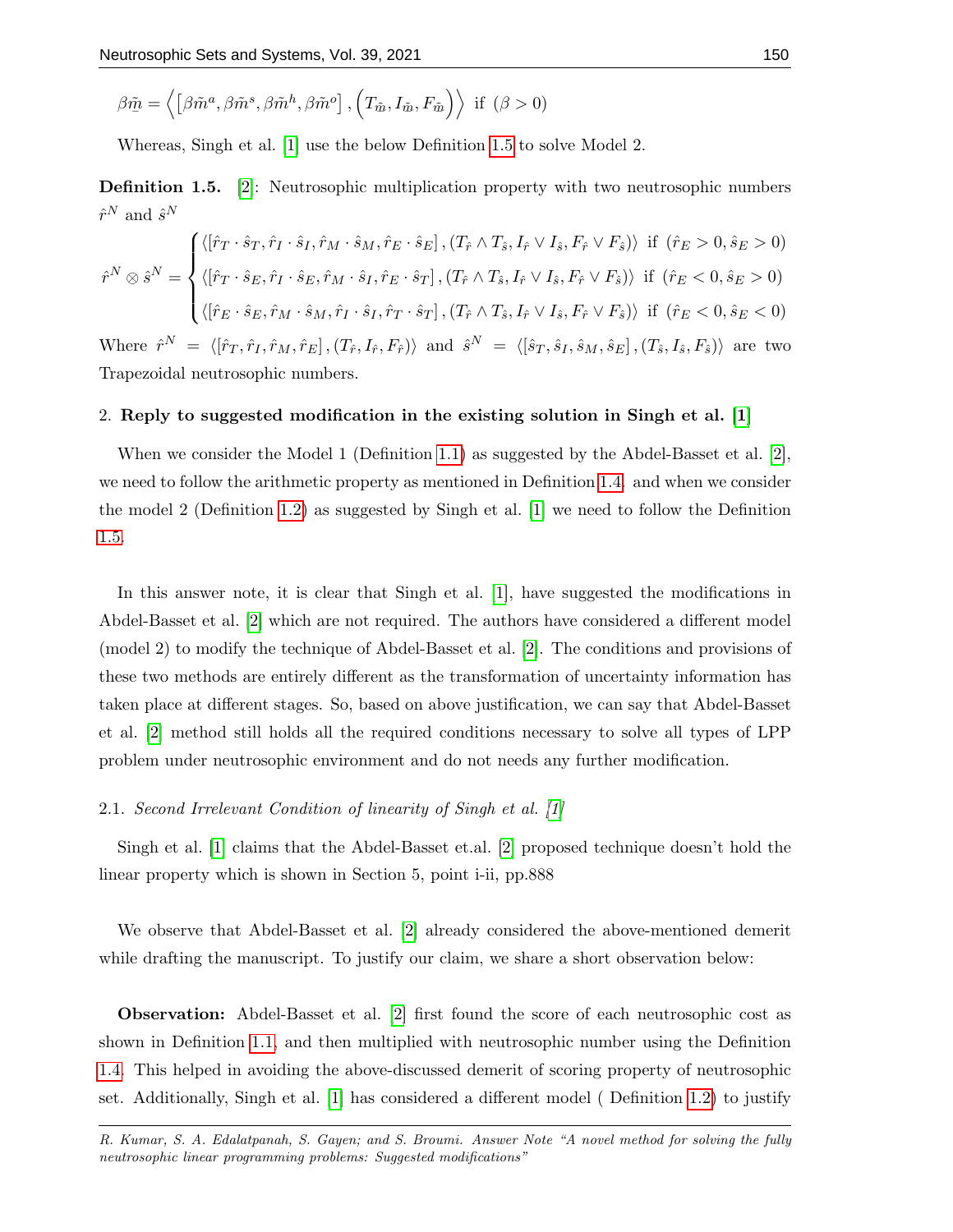their claim. The used model is wrong and nowhere used in the method proposed by Abdel-Basset et al. [\[2\]](#page-3-1). Hence, the model proposed by Singh et al. [\[1\]](#page-3-0) doesn't prove any limitation of the technique proposed by Abdel-Basset et al. [\[2\]](#page-3-1).

# Conclusion

The method proposed by Abdel-Basset et al. [\[2\]](#page-3-1) satisfy all the fundamental requirements for solving the problem under neutrosophic environment. Singh et al. [\[1\]](#page-3-0) suggested some unnecessary changes  $(P1 - P29)$  with a different model for solving LPs where the transformation of uncertain information has taken place at different stage. So, the results mentioned in Abdel-Basset et al. [\[2\]](#page-3-1) are still logical and legitimate. Hence, the model proposed by Singh et al. [\[1\]](#page-3-0) doesn't prove any limitation of the technique proposed by Abdel-Basset et al. [\[2\]](#page-3-1). To motivate the readers, few relevant research articles [\[4–](#page-3-3)[17\]](#page-4-0) have been suggested to provide more insight on neutrosophic environment.

#### Acknowledgment

I would like to give my sincere gratitude to The Editor in chief, Associate Editor and the Reviewers for critically reviewing our answer note. Their timely suggestions and minute observations have created my answer note more fruitful. Thank you very much for your kind appreciation about our answer note. We are very grateful for the time and energy you spent for us.

#### References

- <span id="page-3-0"></span>[1] Singh, A and Kumar, A and Appadoo, S. S. A novel method for solving the fully neutrosophic linear programming problems: Suggested modifications. Journal of Intelligent & Fuzzy Systems 37 (2019), 885-895.
- <span id="page-3-1"></span>[2] Abdel-Basset, M and Gunasekaran, M. and Mohamed, M and Smarandache, F A novel method for solving the fully neutrosophic linear programming problems. Neural Computing and Applications 31, (2019), 1595- 1605
- <span id="page-3-2"></span>[3] M. Abdel-Basset and M. Mohamed and F. Smarandache Comment on "a novel method for solving the fully neutrosophic linear programming problems: suggested modifications". Neutrosophic Sets and Systems 31 (2020), 305-309.
- <span id="page-3-3"></span>[4] M. Akram and S. Shahzadi. Neutrosophic soft graphs with application. Journal of Intelligent & Fuzzy Systems 32 (2017), 841-858.
- [5] J-Q. Wang and X. Zhang and H-Y. Zhang Hotel recommendation approach based on the online consumer reviews using interval neutrosophic linguistic numbers. Journal of Intelligent  $\mathcal C$  Fuzzy Systems 34 (2018), 381-394.
- [6] B. A. Ozkok Finding fuzzy optimal and approximate fuzzy optimal solution of fully fuzzy linear programming problems with trapezoidal fuzzy numbers. Journal of Intelligent & Fuzzy Systems 36 (2019), 1389-1400.
- [7] M. Luo and L. Wu and K. Zhou and H. Zhang. Multi-criteria decision making method based on the single valued neutrosophic sets. Journal of Intelligent  $\mathscr B$  Fuzzy Systems 37 (2019), 2403-2417.
- R. Kumar, S. A. Edalatpanah, S. Gayen; and S. Broumi. Answer Note "A novel method for solving the fully neutrosophic linear programming problems: Suggested modifications"